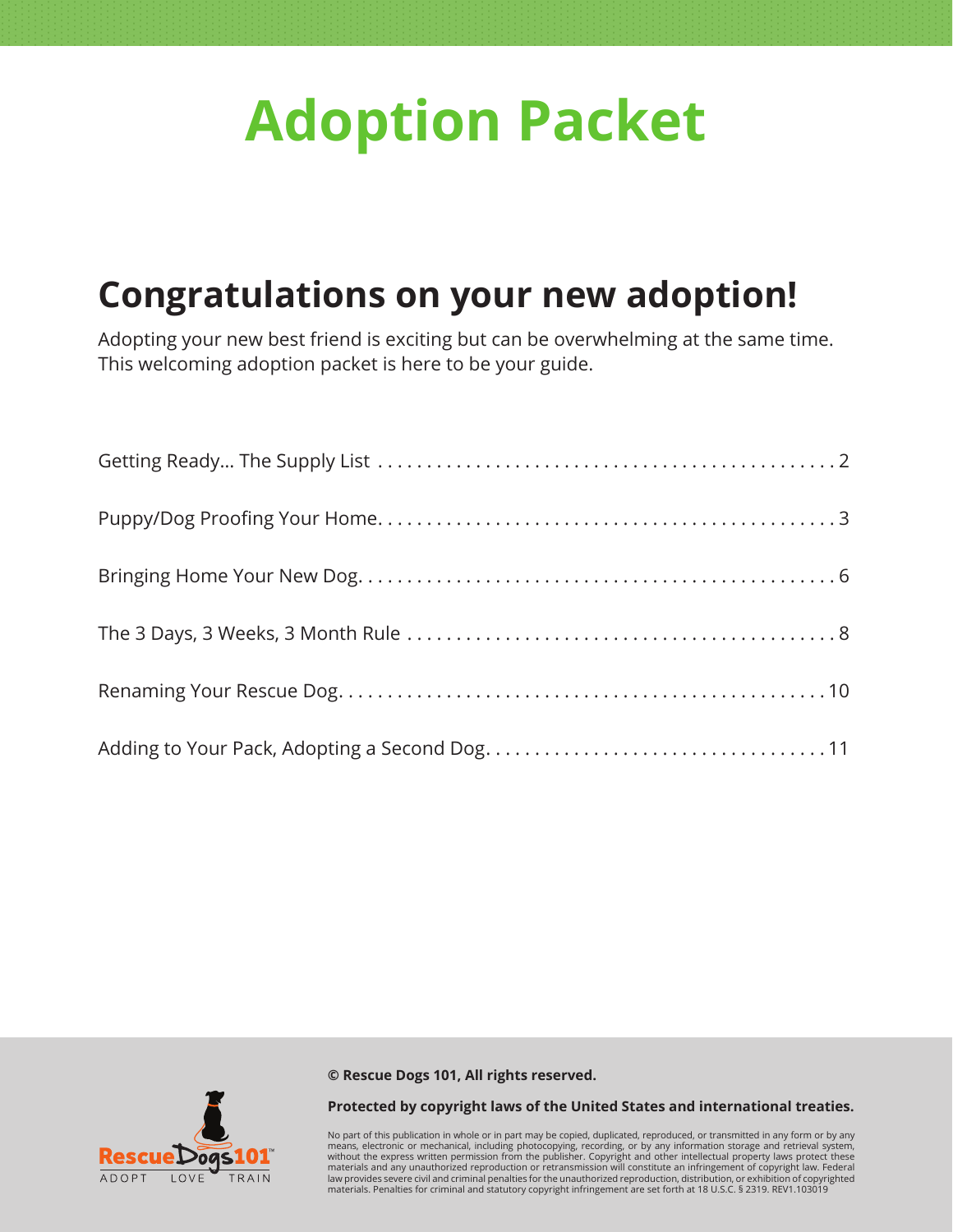# <span id="page-1-0"></span>**Getting Ready… The Supply List**

As soon as you have decided on which dog you will be adopting, then you need to go shopping **BEFORE** you bring him home.

Do **NOT** bring your dog to the pet store on the way home. The dog is going to be stressed enough as it is, he needs time to decompress and not have to worry about meeting new people or dogs.

We highly recommend purchasing a dog crate and set it up in a quiet place, such as your bedroom. A crate will give your new dog a safe place to decompress.

Keep to the basic shopping list at first, then you can add more items as you get to know your dog and what he will really need.

| <b>Essentials</b>                | <b>Optional but recommended</b> |
|----------------------------------|---------------------------------|
| Leash, Collar, and ID Tag        | <b>Baby Gate</b>                |
| <b>Food and Water Bowls</b>      | Dog Shampoo                     |
| Dog Food and Treats              | <b>Brush</b>                    |
| Crate and/or Puppy Play Pin<br>⊔ | <b>Nail Clippers</b>            |
| Chew Toys                        | Dog Toothbrush and Toothpaste   |
| Dog Bed or Mat                   | <b>Enzyme Cleaners</b>          |
| Pooper Scooper and/or Poop Bags  | Mini Carpet Cleaner             |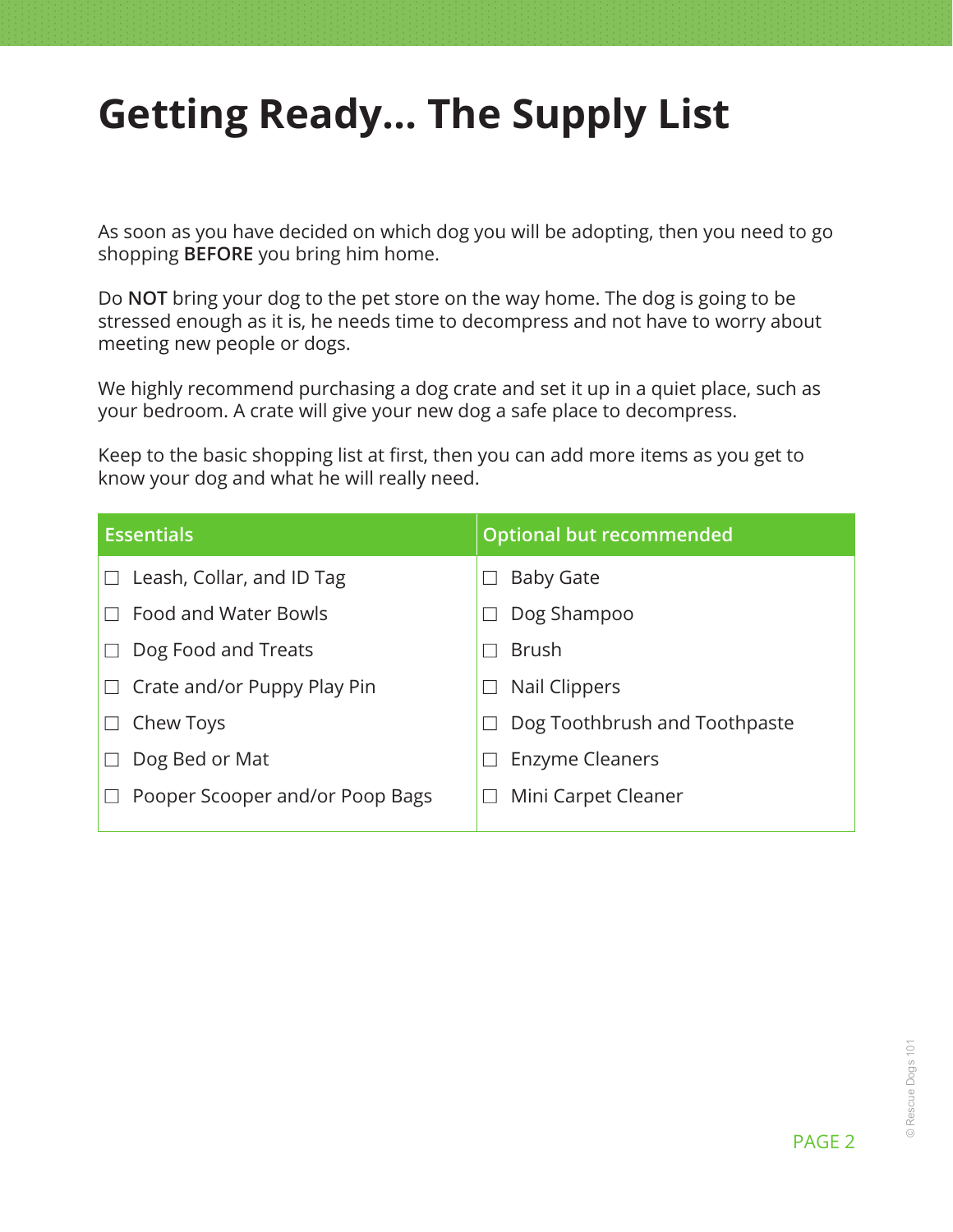# <span id="page-2-0"></span>**Puppy/Dog Proofing Your Home**

Just like if you were bringing home a new baby, your house needs to be safe for your new puppy. Even if you are adopting an adult dog, your house needs to be safe.

Oh yeah, puppies are cute and cuddly, but they are packed full of trouble. It doesn't matter if you are in a house or apartment; these puppy proofing tips are essential to keep your puppy safe!

We highly recommend baby gates to block off areas of the home you can supervise your new puppy. We place a baby gate at the stairway so our foster puppy can't sneak off and have a potty accident.

Start by laying down and/or crawling on your hands and knees on your floor, what do you see? Search for anything small, wires from TV, phone and chargers, TV remote, shoes, kids toys, pens, gum….

The list can go on forever, so here is a puppy proofing your house checklist:

#### □ Electrical Cords and Phone Chargers

As much as we have gone wireless, you will always have some electrical items to plug into the wall. Check to make sure no cords can be reached by your playful puppy. You can purchase electrical covers or make your own out of PVC piping.

#### n **Garbage**

If your trashcan is not under a cabinet, make sure it has a secure lid. This includes trashcans in the kitchen, bathroom, bedroom, anywhere in the house. The trash may smell terrible to us, but your puppy is going to want to investigate and will find something to chew and eat, possibly poisoning him or choking on it.

For some reason, we've had several dogs that like to steal tissues from the bathroom trash. While the tissues may not be harmful, many other items tossed in the trashcan that can be toxic or a choking hazard to your puppy.

#### n **House Plants**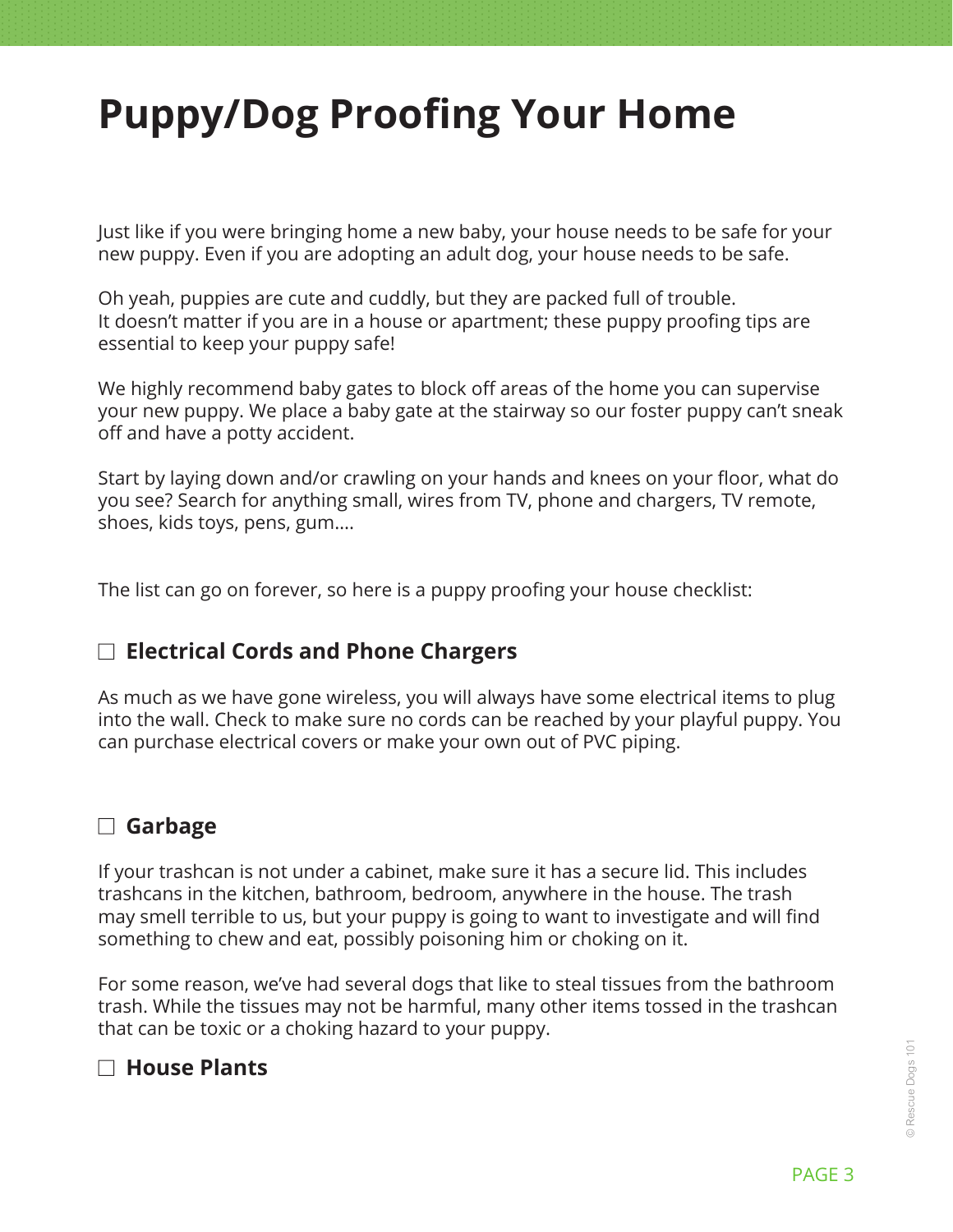You would be surprised at how many plants can be harmful to your puppy. Check to see if you have any of the toxic plants in your home, if you do, consider placing them on a high table or giving them to a friend without a dog.

#### □ People Food

Many human foods are great for your dog, but many can be toxic.

It's important to know that many of our sugar-free foods contain **Xylitol**, which is toxic to dogs. You can find Xylitol in chewing gum, peanut butter, even toothpaste! Read the labels of your food and keep them far away from your puppy.

#### n **Toilet Bowls**

It is NOT okay for your dog to drink toilet water. Not only is it unsanitary and but toilet bowl cleaner or tablets are toxic if your dog drinks it. So keep the bathroom door closed or make sure to keep the toilet lid down. Our dogs don't drink from the toilet, but we never use toilet cleaner tabs just in case.

#### n **Medicine Bottles**

Just because a medicine bottle is child-proof doesn't mean it's puppy proof. Your puppy will chew the lid off in minutes and before you can realize it, he's eaten a bottle of pills and you are running to the emergency vet. Keep all over-the-counter and prescription medication in a high cabinet far away from puppies and kids!

### n **A Clean House is a Safe House**

We all like a clean house, but many of the chemicals we use can be toxic for your puppy. Keep soaps, bleach cleaners, drain cleaners secure under a cabinet. Install cabinet locks if you have a puppy that knows how to open doors.

#### □ Dangerous Hiding Places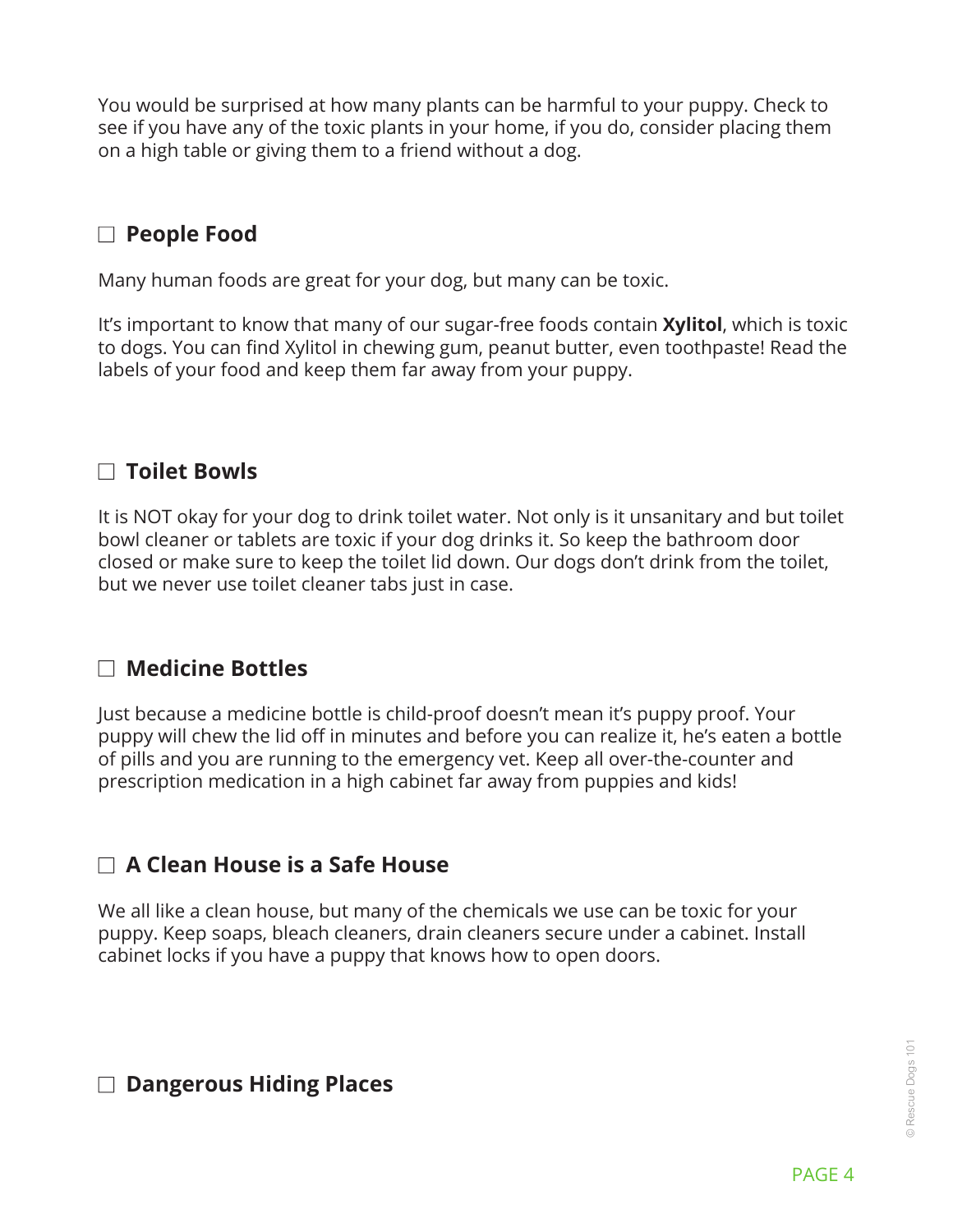Do you have a recliner chair? Be super careful putting down the recliner!!! I've heard horror stories of puppies and small dogs getting caught under the recliner and getting severally hurt.

Look for shelves, TV, or any furniture that could be knocked over by a rambunctious playful dog.

### □ Balcony or High Deck?

Puppies and small dogs can fit through small railings. Check for all small openings and think about reinforcing these areas with something to keep your puppy from falling.

### □ Get Outside and Play

Check your backyard for any hazardous plants or chemicals. Inspect your fence for any small areas a puppy can squeeze through. It's best to never leave your puppy alone outside even if you do have a fence. Keep a close eye on him as he explores his yard.

Also, consider the grass, do you have your lawn serviced for weeds or put fertilizer down to get a lush green lawn? Even though companies advertise that their chemicals are pet and child safe, they are still chemicals and can be hazardous to your dog.

### **Puppy Proofing Tips All Wrapped Up**

Being aware of all the dangers for your puppy doesn't stop with one quick run through of the checklist. Make sure your home is safe every day for your puppy. Puppies are naturally curious and will want to put everything in their mouth. As soon as you get lazy and leave something out on the floor, your puppy is bound to find it!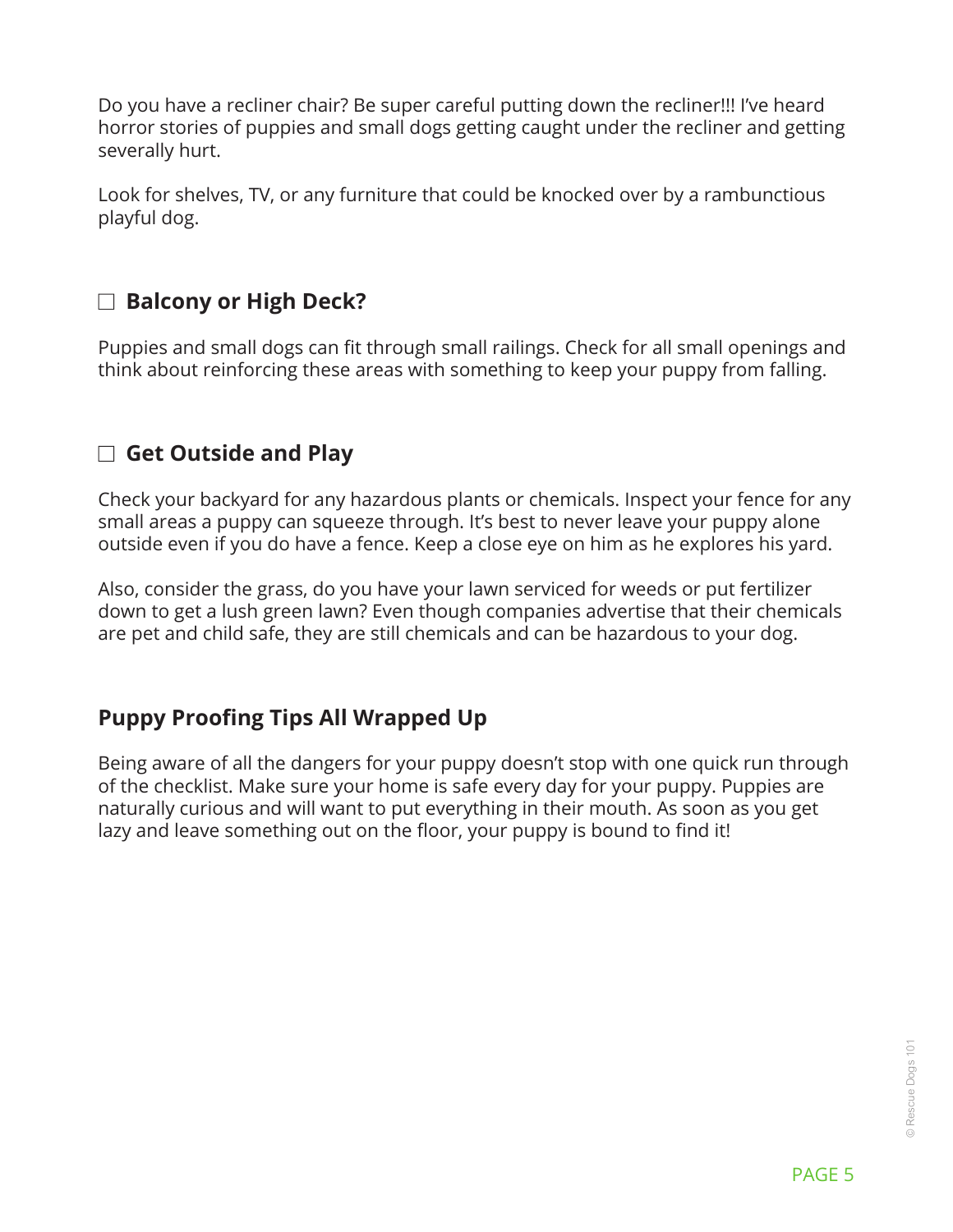# <span id="page-5-0"></span>**Bringing Home Your New Dog**

These steps work and will make your life easier and your dogs transition into your home so much smoother.

### **1. Outside Before Inside**

When you first get home, introduce your new dog to the outside of your house before bringing him inside. Let him take in all the new smells, and take him for a walk around the block to burn off any extra energy. Show him where he will go potty and make sure to be consistent.

#### **2. Bringing a New Dog Home to Another Dog**

If you have another dog at home, introduce them outside before bringing him inside. Even if they've already met at the shelter or foster home. Take them for a walk together or put the resident dog in the backyard, bring the new dog to the outside of the fence to let them smell each other. It is important not to let the new dog "invade" your resident dog's territory. Take this step very slowly.

#### **3. Introduction to Inside Your House**

When ready, enter and introduce your dog to your house slowly. Restrict his access to one area of the home. He is going to be stressed for the first few days, so the smaller the new area is, the more comfortable he will be. Keep him on a leash for at least the first day, preferably the first 3 days. You don't always have to hold on to the leash, he can drag the leash around with him, but this gives you quick access to him if needed.

#### **4. Low-Key**

Keep the first few days low-key. Don't overwhelm him with visitors coming to see how cute he is, wait until he has a chance to get to know you and his new home first. Give him plenty of quiet time to settle in. Crate train your dog, giving him a safe area to decompress will help him feel more comfortable.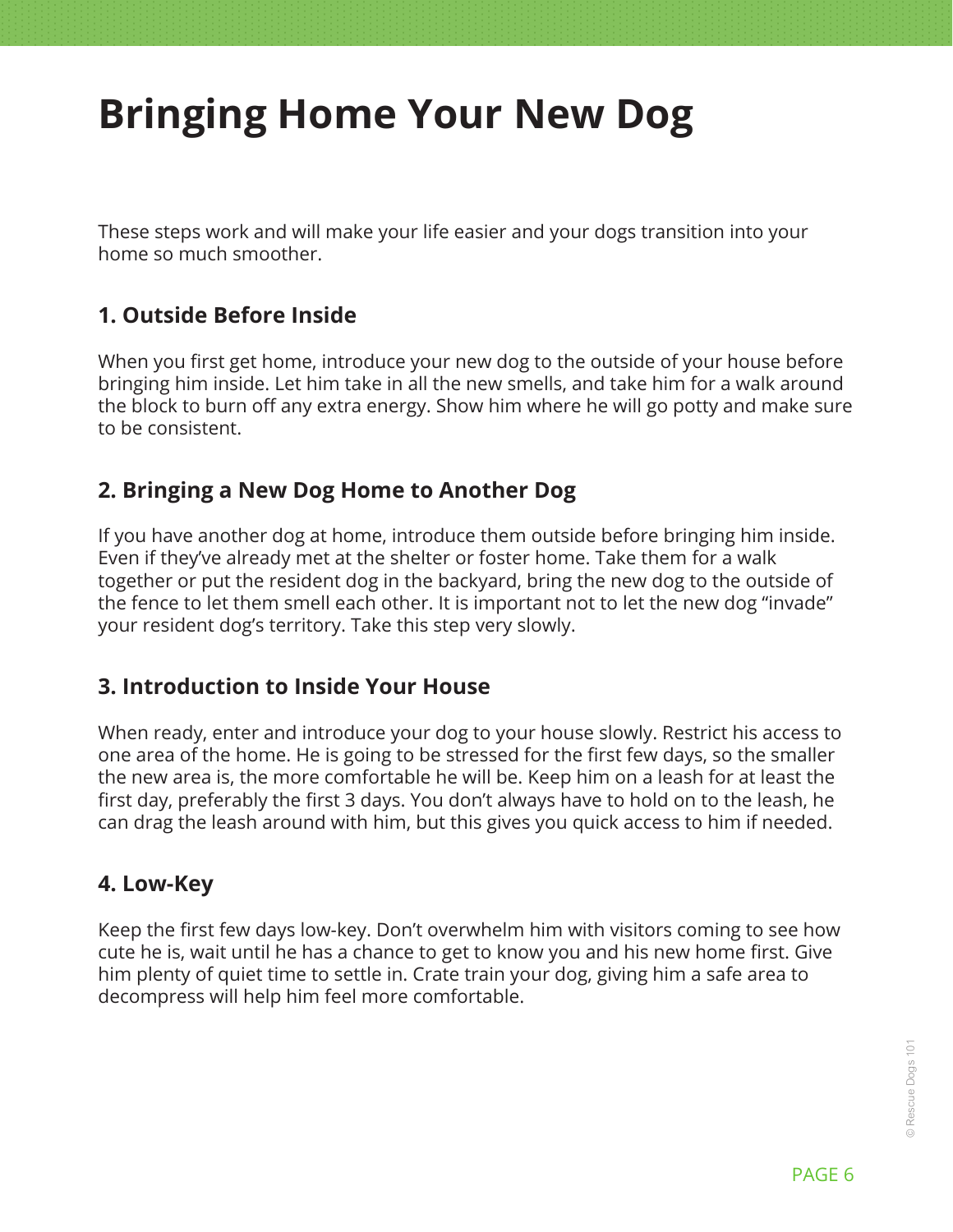### **5. Routine**

Creating a routine will also help your dog feel more comfortable. Schedule his feeding, walks, sleep and play time. The sooner you establish a routine, the better you both will feel. A feeding schedule will help if your dog is not potty trained yet.

### **6. Training**

Research dog training classes. Training is just as much for you the owner, as it is for the dog. Training your dog is so important, please don't skip this part of being a responsible dog owner. We have a lot of training resources on our website, take advantage of them. Be proactive, don't wait until you see the bad behavior.

#### **7. Kids and Dogs**

Don't leave kids along with your new dog. For the first few weeks, your dog is going to be stressed just from the fact he has moved to a new place he is not familiar with… add a child that just wants to hug and kiss the dog, and it's a recipe for disaster (i.e. dog bite). Even the nicest dog can bite out of fear and protection.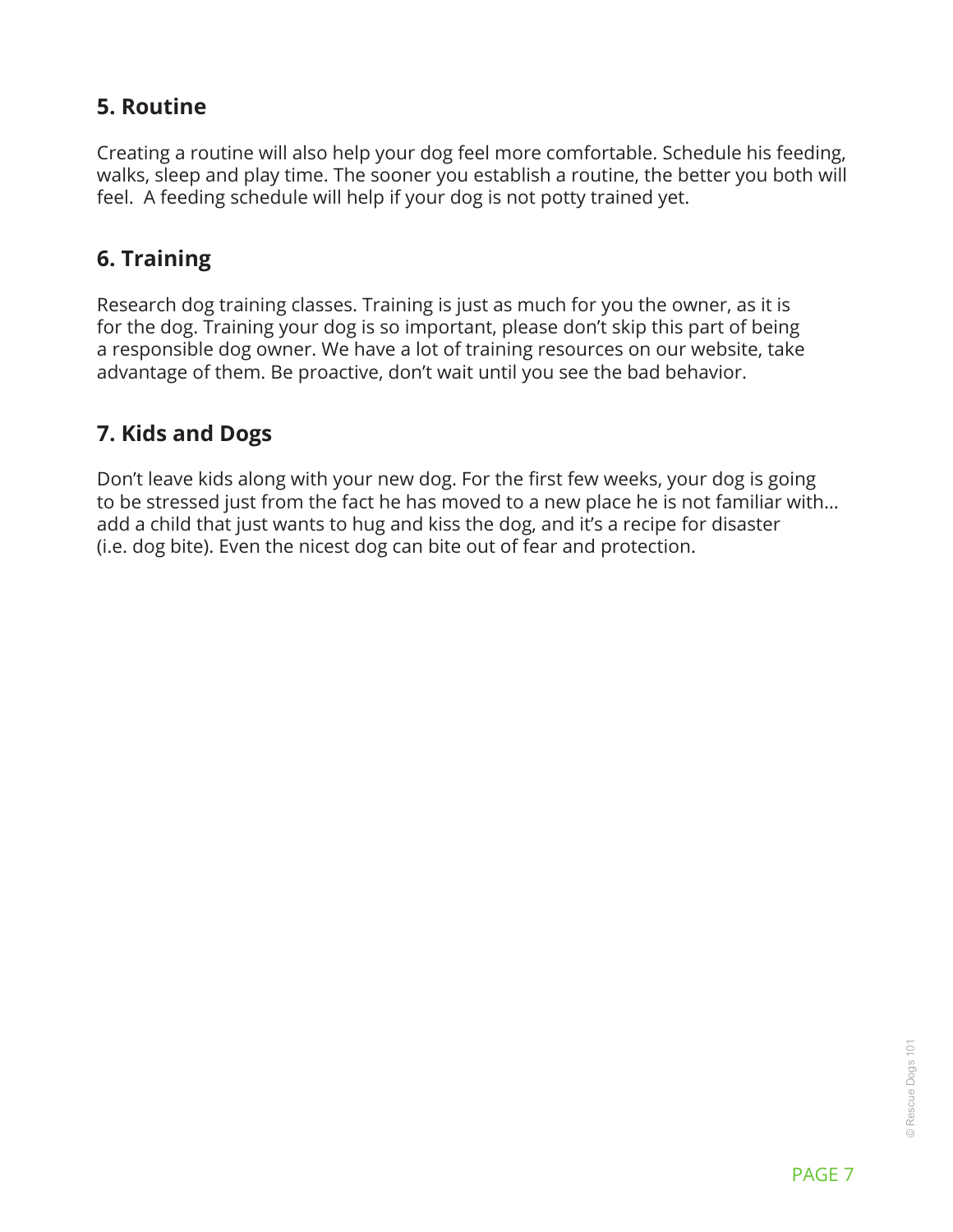### <span id="page-7-0"></span>**The 3 Days, 3 Weeks, 3 Month Rule**

The first thing most people want to do is show off their new puppy. Just take it slow, we know you are excited but keep in mind how your dog is feeling. He has been through a lot, he may have lost his family, abandoned in a shelter… it's all very stressful. He needs time, so give it to him.

The common milestones your new dog or puppy will go through will be the first 3 days after bringing your dog home from the shelter, then 3 weeks, then 3 months. If you've ever started a new job or moved to a new school, you should know this feeling. The feeling of being in an unfamiliar place, new surroundings, new people, new rules.

The first few days are spent trying to figure it all out. Then a few weeks later, you are getting more comfortable, meeting new friends, learning the schedule, and rules. After a few months, you've got it all figured out and are settled in your new job or school.

#### **In the first 3 days,**

your new dog will be overwhelmed with his new surroundings. He will not be comfortable enough to be himself. Don't be alarmed if he doesn't want to eat for the first couple of days, many dogs don't eat when they are stressed. He may shut down and want to curl up in his crate or under the table. He may be scared and unsure what is going on. Or he may be the opposite and test you to see what he can get away with, kind of like a teenager.

#### **After 3 weeks,**

he's starting to settle in, feeling more comfortable, and realizing this really may be his forever home. He has figured out his environment and getting into the routine that you have set. He lets his guard down and may start showing his true personality. Behavior issues may start showing, this is your time to be strong and teach him what the rules of the house are. Not in a mean or cruel way, but as a parent teaching their child the golden rules of life.

#### **After 3 months,**

your dog is now completely comfortable in his home. You have built trust and a true bond with your dog, which gives him a complete sense of security with you. He is set in his routine and will come to expect his dinner at his usual time.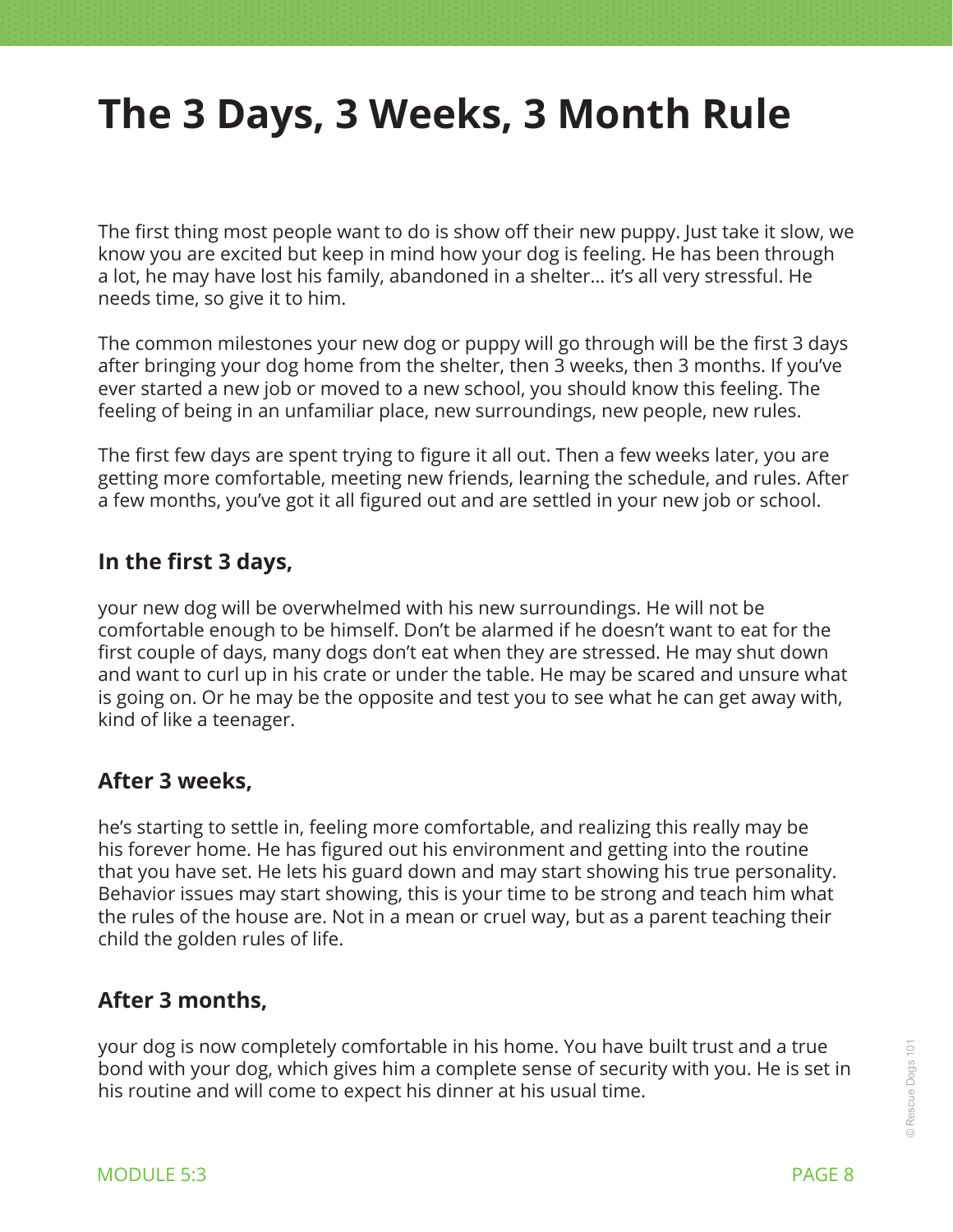# **The 3 Days, 3 Weeks, 3 Month Rule of Adopting a Rescue Dog**

The 3-3-3 rule is a general guideline, every dog is unique and will adjust differently. Give your dog space and allow him to go at his own pace.



### **In the first 3 days,**

- $\Box$  Feeling overwhelmed
- $\Box$  May be scared and unsure of what is going on
- $\Box$  Not comfortable enough to be "himself"
- $\Box$  May not want to eat or drink
- $\Box$  Shut down and want to curl up in his crate or hide under a table
- $\Box$  Testing the boundaries



### **After 3 weeks,**

- $\Box$  Starting to settle in
- $\Box$  Feeling more comfortable
- $\Box$  Realizing this could possibly be his forever home
- $\Box$  Figured out his environment
- $\Box$  Getting into a routine
- $\Box$  Lets his guard down and may start showing his true personality
- $\Box$  Behavior issues may start showing up



### **After 3 months,**

- $\Box$  Finally completely comfortable in his home.
- $\Box$  Building trust and a true bond
- $\Box$  Gained a complete sense of security with his new family
- $\Box$  Set in a routine

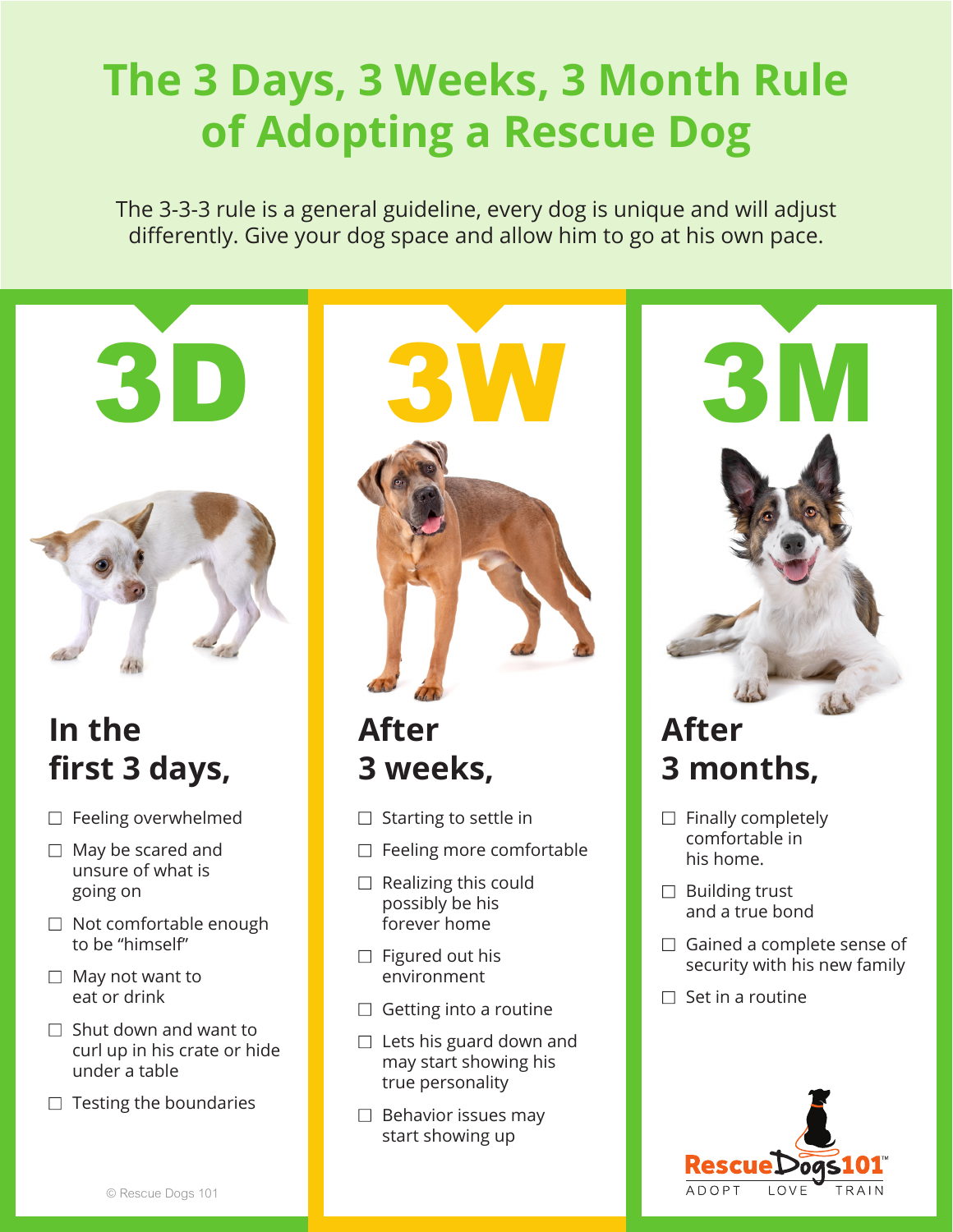### <span id="page-9-0"></span>**Renaming Your Rescue Dog**

Teaching a dog his name is as simple as teaching any basic command. In reality your dogs name is a command... a command to look at me and come to my side.

Whether you have a puppy or an adult dog, the steps are the same.

- 1. Start by sitting on the floor with your dog on a short leash.
- 2. Allow your dog to sniff, play, wonder around.
- 3. As soon as he isn't focused on you, call his name... as soon as he turns toward you, praise with lots of excitement.
- 4. Offer a yummy treat or a favorite toy.
- 5. Repeat 3-5 times per session, 2-3 sessions a day.

Do not offer the treat as a bribe, meaning treat before he comes to you. You want the reward to be YOU first, then the treat. This will help in future training.

A leash is important because you don't him to wander too far away. Use the leash as a helping tool to keep him close and coax him to come toward you if he doesn't on his own.

Try not to use his name in other circumstances that you have no control of him responding. You want his name to always mean "come to me" the first time you call his name... not the tenth time.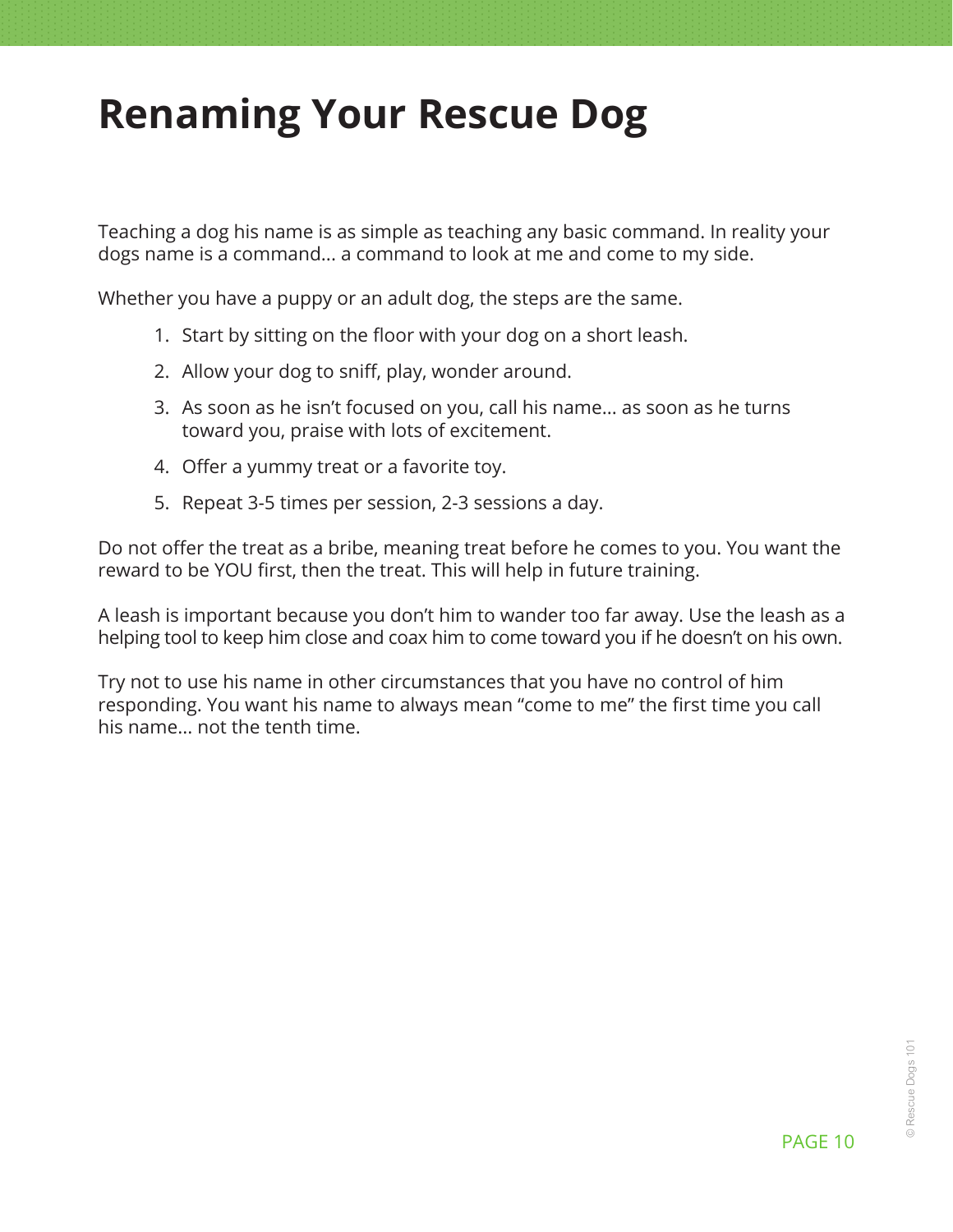# <span id="page-10-0"></span>**Adding to Your Pack, Adopting a Second Dog**

Do you have a vision that both dogs will be best friends, play and run around the backyard together, then snuggle on the dog bed together at the end of the day?

But wait, how do you know they'll be best friends?

Don't expect your dog to love every dog just because you do. And don't be disappointed if your current and a newly adopted dog don't hit it off right away. It's okay for them to just coexist, they don't need to snuggle and be best buds just because you want them to.

Follow these steps to help create a smooth transition when adopting a second dog: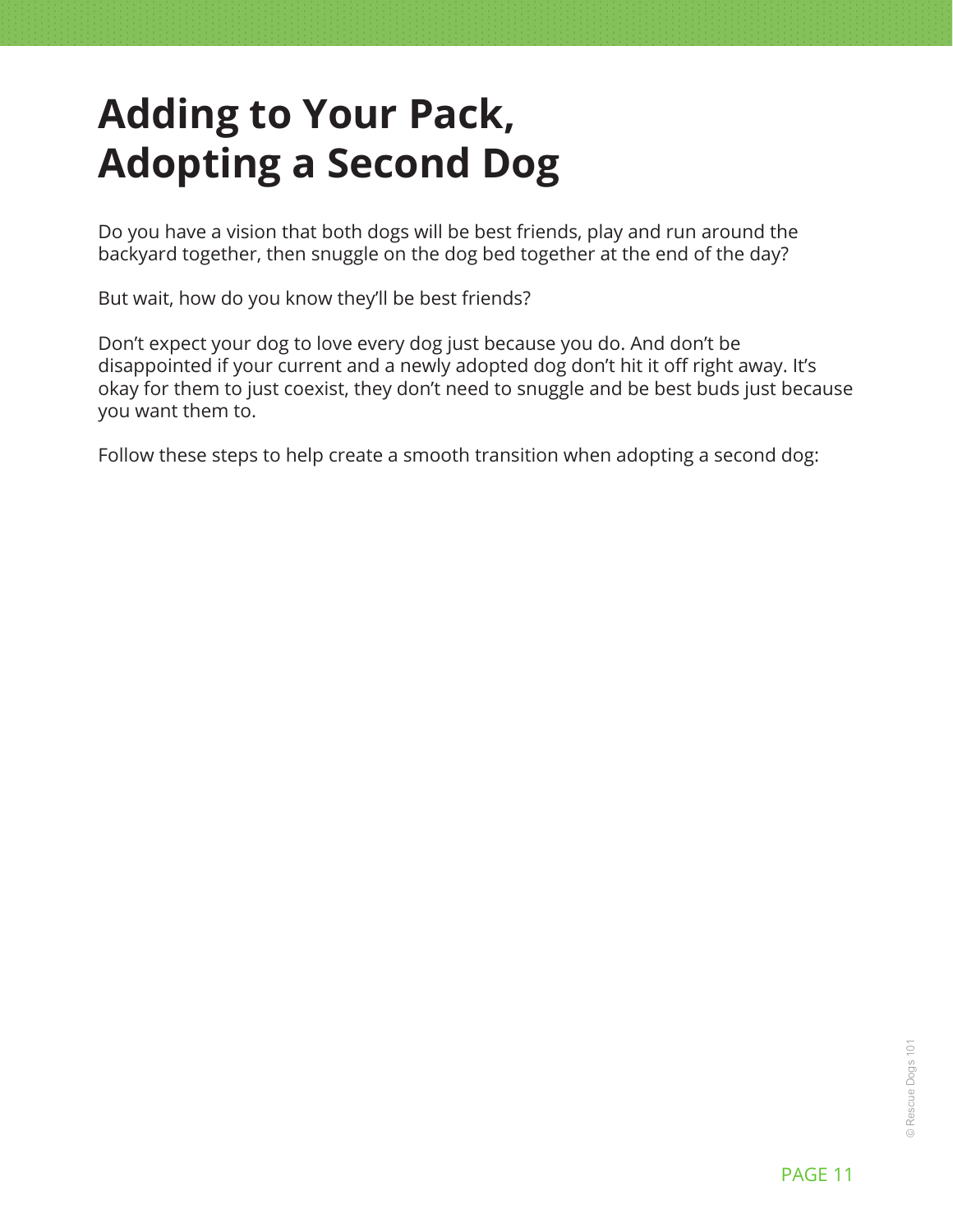### **Prepare to Adopt a Second Dog**

#### **Step 1: Start off by selecting the right dog to be his companion**

Think about your current dog's personality. Try to find a new dog to adopt that will compliment or match your current dog's energy and personality traits.

Is your dog fearful or lack confidence? A perfect companion may be a confident dog to help teach him to become more confident in himself.

Is he a senior or low-energy dog? Then bringing in a puppy or high-energy dog may just annoy him. Puppies like to play, bite, and crawl over and will not leave your adult dog alone. Consider adopting a 3-5-year-old dog or even another senior dog.

If your dog has any behavior issues, please ask yourself, *"should I get another dog"*? Those bad behaviors are only going to **get worse when getting a second dog.**

Also, consider gender and size.

Opposite sex may get along better than same sex. In general, we recommend adopting opposite sexed dogs. When that is not possible, the second best option is to have two males. Two females are the most likely to have issues.

#### **Checklist:**

- $\Box$  Compliment your current dog's energy and personality
- $\Box$  Opposite sexed dogs: first option should be male/female, then male/male. female/female should be avoided if possible
- $\Box$  Ensure your current dog is trained and well behaved before adopting a new dog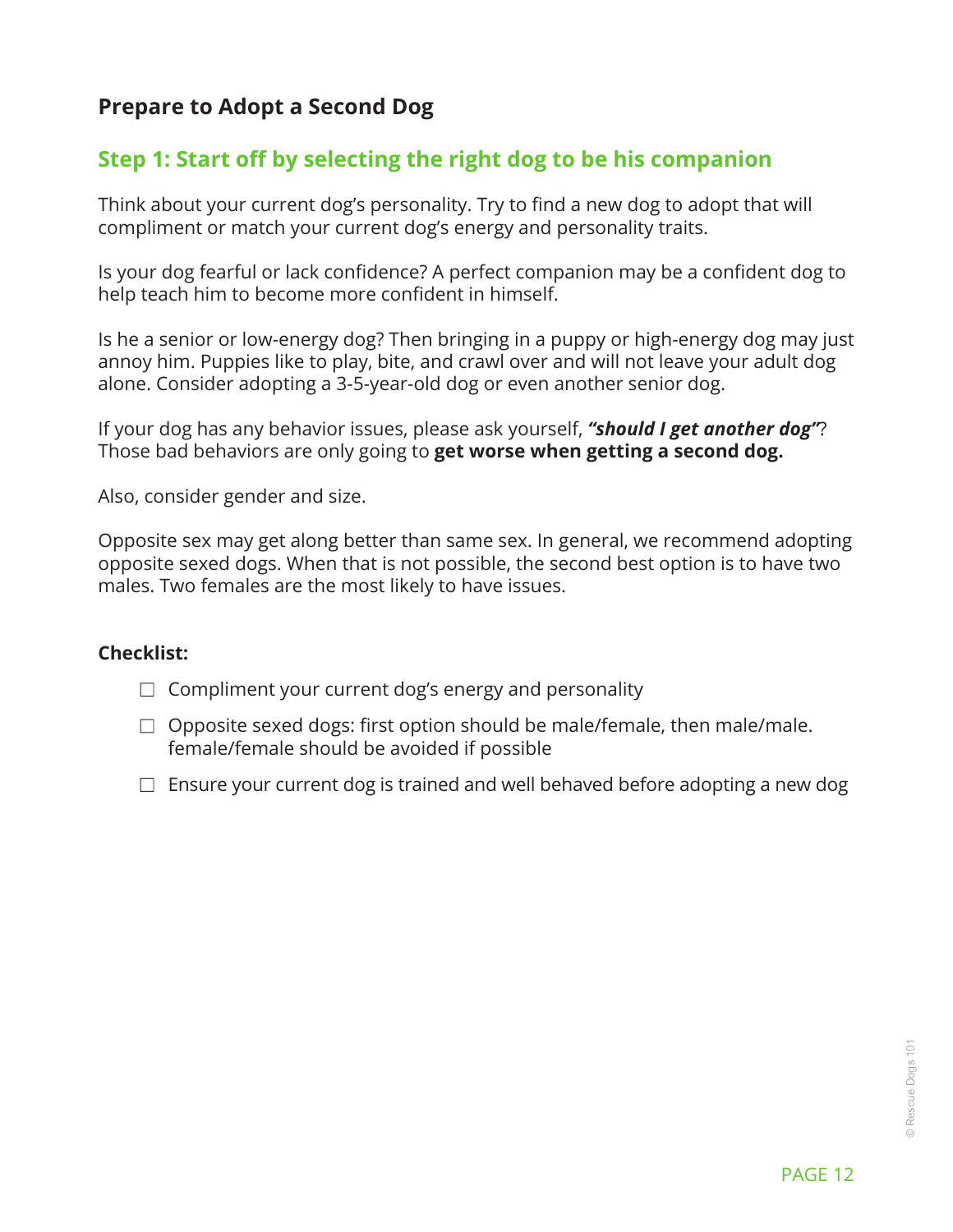#### **Bringing Home Another Dog: Day 1**

#### **Step 2: Keep the dogs separate**

There are certain steps to take when introducing a new dog to your pack. These steps are very important to keep the balance in your house.

Keep the dogs separate for a minimum of 24 hours. It works, as hard as it may seem, these steps help create a calm and balanced transition.

Even the easiest, happy dogs can get stressed when another dog enters his home. It's only 24 hours... one day of separation that can change the relationship of your dogs forever.

#### **Checklist:**

- $\Box$  Keep dogs separate for a minimum of 24 hours
- $\Box$  Use crates and baby gates
- $\Box$  When you first bring the new dog home, take her for a long walk alone.

#### **Step 3: Bringing the new dog inside the house.**

Do not allow the new dog to run loose in the house yet. Keep her on a leash, in fact, we recommend keeping her on a leash for several days until you get to know her behavior inside the house.

Use a bedroom or a baby gate to separate an area in your home for the new dog to relax and adjust to his new surroundings.

Keep this separation for 24-48 hours, depending on the dogs. If they seem to be calm and both dogs are easy going, then 24 hours is more than enough.

Remember, your newly adopted dog is undergoing a lot of new things and can be easily stressed out. If your resident dog won't give her space, then consider a bigger separation. Remember the 3-3-3 Rule in Module 5.

- $\Box$  Place current resident dog in a bedroom or backyard while introducing new dog to the house
- $\Box$  Create a separate area in the house for the new dog to relax and decompress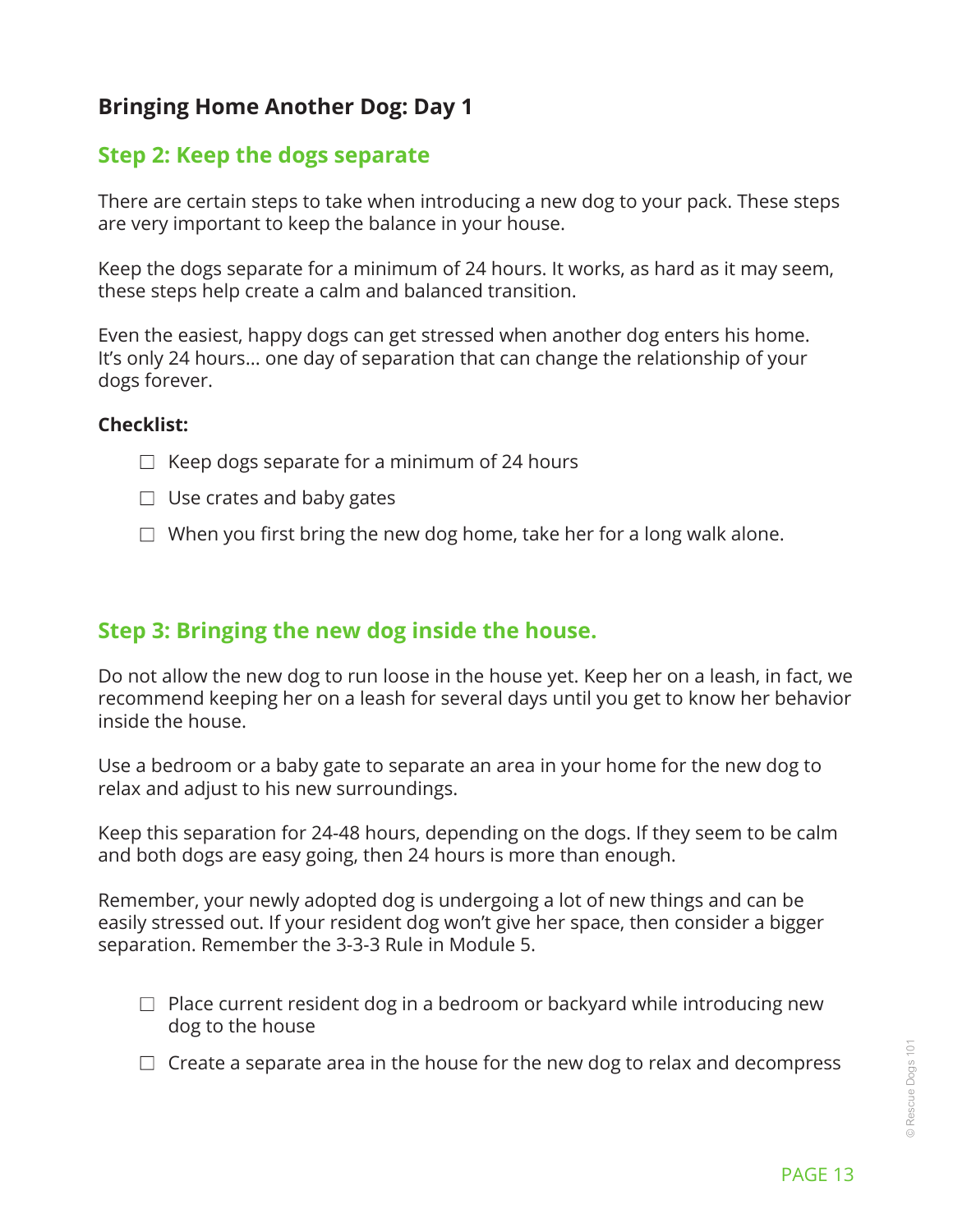### **Day 2 or 3 with Your Dogs**

#### **Step 4: The first meeting**

After the 24-48 hour separation period and both dogs are calm you can start the introduction stage. You need someone to help you with this step.

#### □ Never introduce your new dog inside your house.

- $\Box$  If you have more than two dogs, introduce one dog at a time. Starting with the calmest and easy-going dog first.
- $\Box$  Take both dogs for a long walk. The resident dog in front with you, the newly adopted dog behind with your helper (in a single file, not side-by-side yet).
- $\Box$  Walk parallel to each other about 10 feet away, slowly working your way closer together.
- $\Box$  After a good long walk, and both dogs seem calm, allow them to sniff each other's rears (it's a dog thing).
- $\Box$  Watch the dog's body language, showing of teeth, growling, stiff erect tail, stiff body stance, ears back, or raised hackles. If any of these occur, give a firm NO, and continue walking. Do not allow this to escalate, as soon as you see ANY of those signs, separate the dogs and start to walk again.
- □ **Keep these first interactions short and sweet.** Don't overwhelm either dog with too much sniffing. Once they have a minute to check each other out, start walking again. Repeat several times until everyone is calm.

Once this meeting is successful you may go on to the next step of bringing the dogs inside the house. The resident dog should be allowed to enter the home first, then allow him to welcome the new dog inside.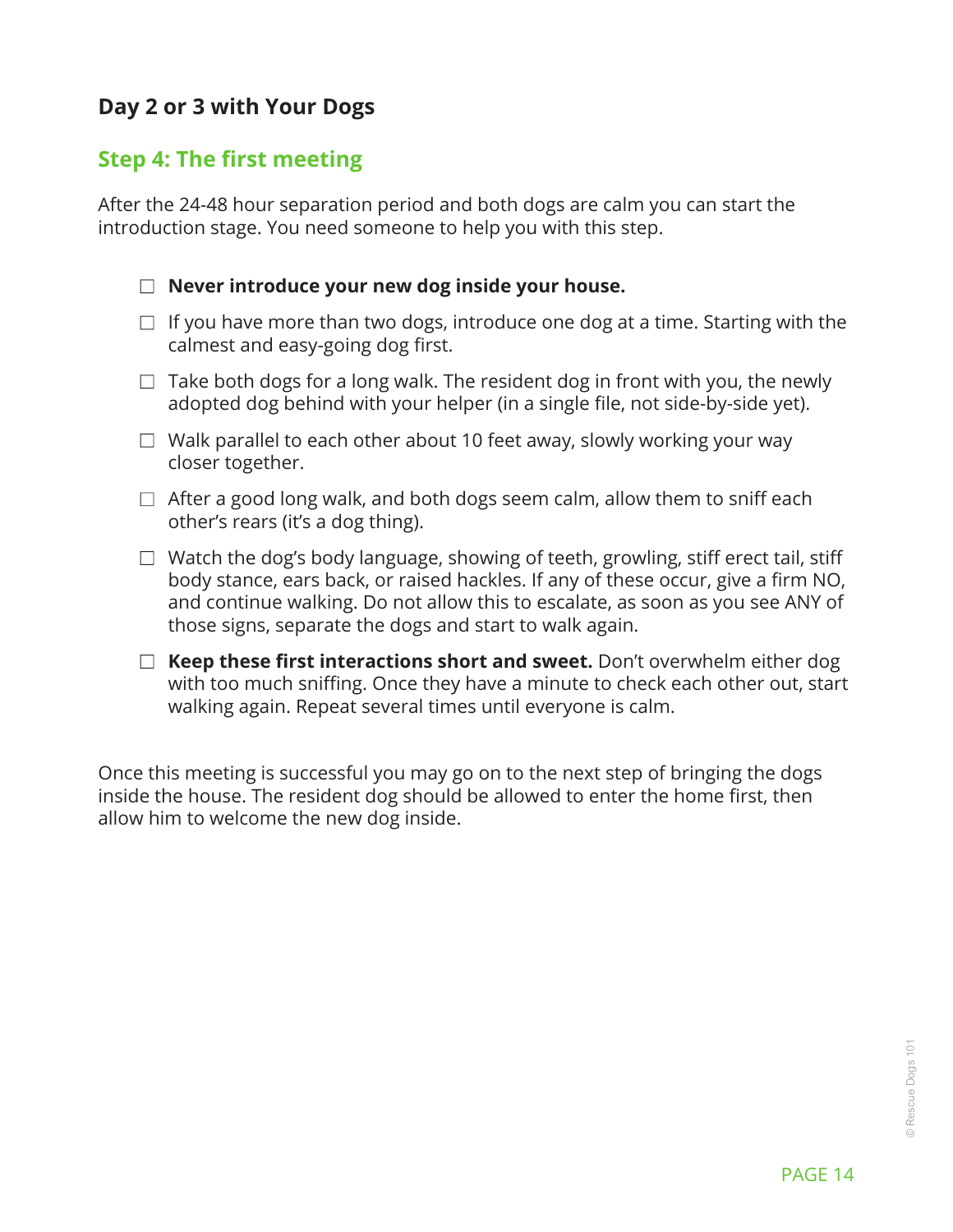#### **Step 5: Giving the new dog more space**

- $\Box$  You can take down the baby gate now and give your new dog a little more freedom. I still recommend restricting one area or floor of your home, in fact, I recommend this for up to a week or more.
- $\Box$  If you have a fenced backyard, then allow the dogs to run around free outside together. Keep these sessions short, again not to overwhelm either dog. Allow both dogs to come inside and investigate each other.
- $\Box$  **Never leave the two dogs alone.** If you cannot closely supervise, then put them in their crates or separate rooms.

#### **Step 6: Resource Guarding**

If your dog has never had another dog in the house, you may not know if he has resource guarding issues.

Resource guarding can be guarding of people, food, toys, dog bed or any object the dog feels it needs to claim. You need to be super-aware of the signs, and if you've never witnessed it before it may catch you off guard at first.

Watch for a showing of teeth, growling, stiff erect tail, stiff body stance, ears back, whale eyes or raised hackles. This is a time you really need to learn your dogs body language.

If you have a resource guarder, then you will need to be super vigilant on feeding time, bones, toys, dog beds, or whatever he likes to guard. Even if you don't think either dog is going to resource guard, I still suggest having separate feeding areas.

#### **Checklist:**

- $\Box$  Learn and watch dogs body language
- $\Box$  Feed dogs in separate areas
- $\Box$  Put away high-valued toys and bones